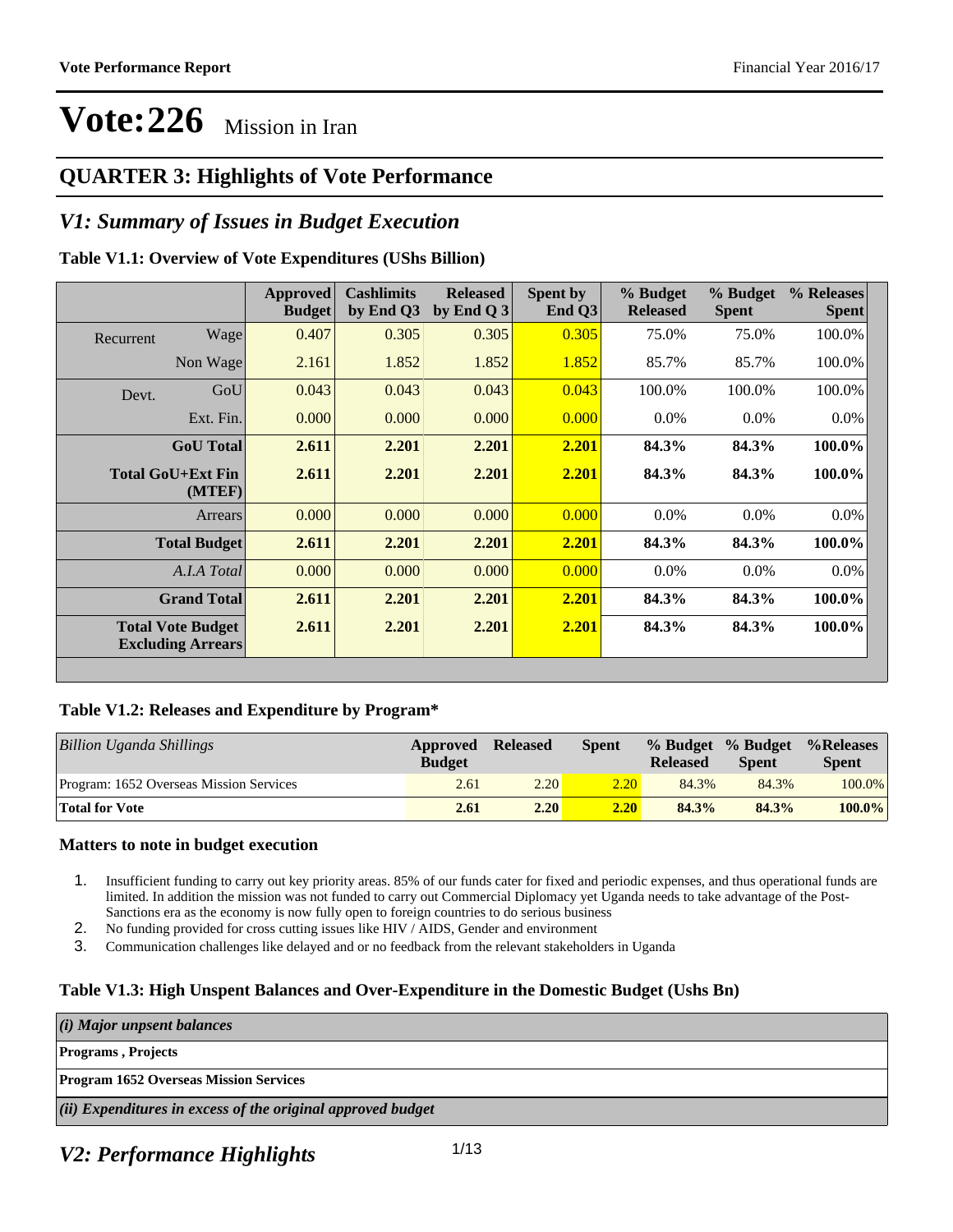### **QUARTER 3: Highlights of Vote Performance**

#### **Table V2.1: Key Vote Output Indicators and Expenditures\***

| <i>Vote, Vote Function</i> | <b>Approved Budget and</b> | <b>Cumulative Expenditure</b> | <b>Status and Reasons for</b> |
|----------------------------|----------------------------|-------------------------------|-------------------------------|
| <b>Key Output</b>          | <b>Planned outputs</b>     | and Performance               | any Variation from Plans      |

#### **Performance highlights for the Quarter**

- 1. The Mission through Uganda's consulate in Lahore secured the following Investments: Establishment of Masaka Diagnostic medical Imaging and training center(a state of the art hospital); A fully fledged medical college; An MOU with the Ministry of Health and University of Lahore to establish diagnostic centers in all referral Hospitals in Uganda
- 2. Successfully engaged the Iranian Doctors without borders' vetted by Iranian Ministry of Foreign Affairs, who agreed to fund the implementation of Phase II (Management) of the Police Health Centre project. As of March 2017, medical supplies and equipment were delivered in preparation for official launching of the health center. Also the MOU for operationalization of the Police clinic was signed between the two sides. In the same vein, the Iranian Minister of Health is to visit Uganda to open the clinic officially, at a date to be communicated in due course.
- 3. The Embassy participated in efforts to encourage Iranian Government to adopt a clear policy of dealing with Africa/Uganda. The agreed framework of cooperation between African Embassies and Iranian Ministry of Foreign Affairs was approved and contained in a strategic working plan exchanged between African Embassies and Iranian Ministry of Foreign Affairs.
- 4. Successfully engaged the Iranian Government to include Uganda as one of the countries to benefit from its new policy to undertake/invest in commercial agricultural projects abroad to feed its growing population.
- 5. The embassy held discussions with officials from the New Generation Power International Co.(NGPI) in regard to Solar Energy Investment in Uganda and they have been invited by the Uganda Investment Authority to discuss their proposed MOU and Plan of Action.
- 6. The mission also held discussions with Mr. Sarraf, General Manager of Sambaft Co. who is interested in investment opportunities in Uganda in the fields of flour and wheat factory, chemical fertilizer plants and general agriculture. He is expected to visit Uganda and hold meetings with the Ministry of Agriculture,Chamber of Commerce, Export Promotions Board, among others to discuss a way forward.
- 7. The Embassy held meetings with Aras Daryanavardan Trading Co. The above company plans to import livestock animals (cows) and coffee from Uganda. Coordination and arrangements for the company officials to visit Uganda are underway.
- 8. Continued to mobilize for trade, tourism and investment opportunities in Pakistan where draft MoUs on cooperation in Agriculture were agreed upon and now the Mission is waiting for the final input from the Ministry of Agriculture.
- 9. The Embassy continued to follow-up on Golgohar, an iron ore mining and processing company that had reached the final stages of setting up an investment between US\$ 50m -100m. Negotiations with mining licensee owners are yet to be concluded.
- 10. Followed-up on the implementation of a presidential directive on promoting and marketing of Ugandan Tea and Coffee in Iran. Subsequently, the Ugandan coffee samples passed the test in the Iranian Coffee Industry and doors for export are now open. In this regard Banyankole Kweterana has concluded some agreements for exporting coffee / Tea
- 11. Facilitated the conclusion of an MoU between Shahid Ashrafi Esfahan University and Kampala University on Joint Research and Education projects that include, among others, staff and student exchanges, publishing of books and undertaking of joint scientific projects.
- 12. Esfahan Azad University also exchanged a draft MoU with Makerere University college of Health Sciences on collaboration in Dentistry.
- 13. Issued visas to Iranians and Pakistanis travelling to Uganda.
- 14. The Embassy also handled various Ugandans in distress including two Ugandan citizens in Iranian prisons, two Ugandans in Afghanistan that were seeking to return home

### *V3: Details of Releases and Expenditure*

#### **Table V3.1: GoU Releases and Expenditure by Output\***

| Billion Uganda Shillings                                         | Approved<br><b>Budget</b> | <b>Released</b> | <b>Spent</b> | $%$ GoU<br><b>Budget</b><br><b>Released</b> | $%$ GoU<br><b>Budget</b><br><b>Spent</b> | $%$ GoU<br><b>Releases</b><br><b>Spent</b> |
|------------------------------------------------------------------|---------------------------|-----------------|--------------|---------------------------------------------|------------------------------------------|--------------------------------------------|
| <b>Program 1652 Overseas Mission Services</b>                    | 2.61                      | 2.20            | 2.20         | 84.3%                                       | 84.3%                                    | 100.0%                                     |
| <b>Class: Outputs Provided</b>                                   | 2.57                      | 2.16            | 2.16         | 84.0%                                       | 84.0%                                    | 100.0%                                     |
| 165201 Cooperation frameworks                                    | 1.99                      | 1.69            | 1.69         | 84.8%                                       | 84.8%                                    | 100.0%                                     |
| 165202 Consulars services                                        | 0.28                      | 0.23            | 0.23         | 81.6%                                       | 81.6%                                    | 100.0%                                     |
| 165204 Promotion of trade, tourism, education, and<br>investment | 0.30<br>$\mathbf{A}$      | 0.24            | 0.24         | 81.3%                                       | 81.3%                                    | 100.0%                                     |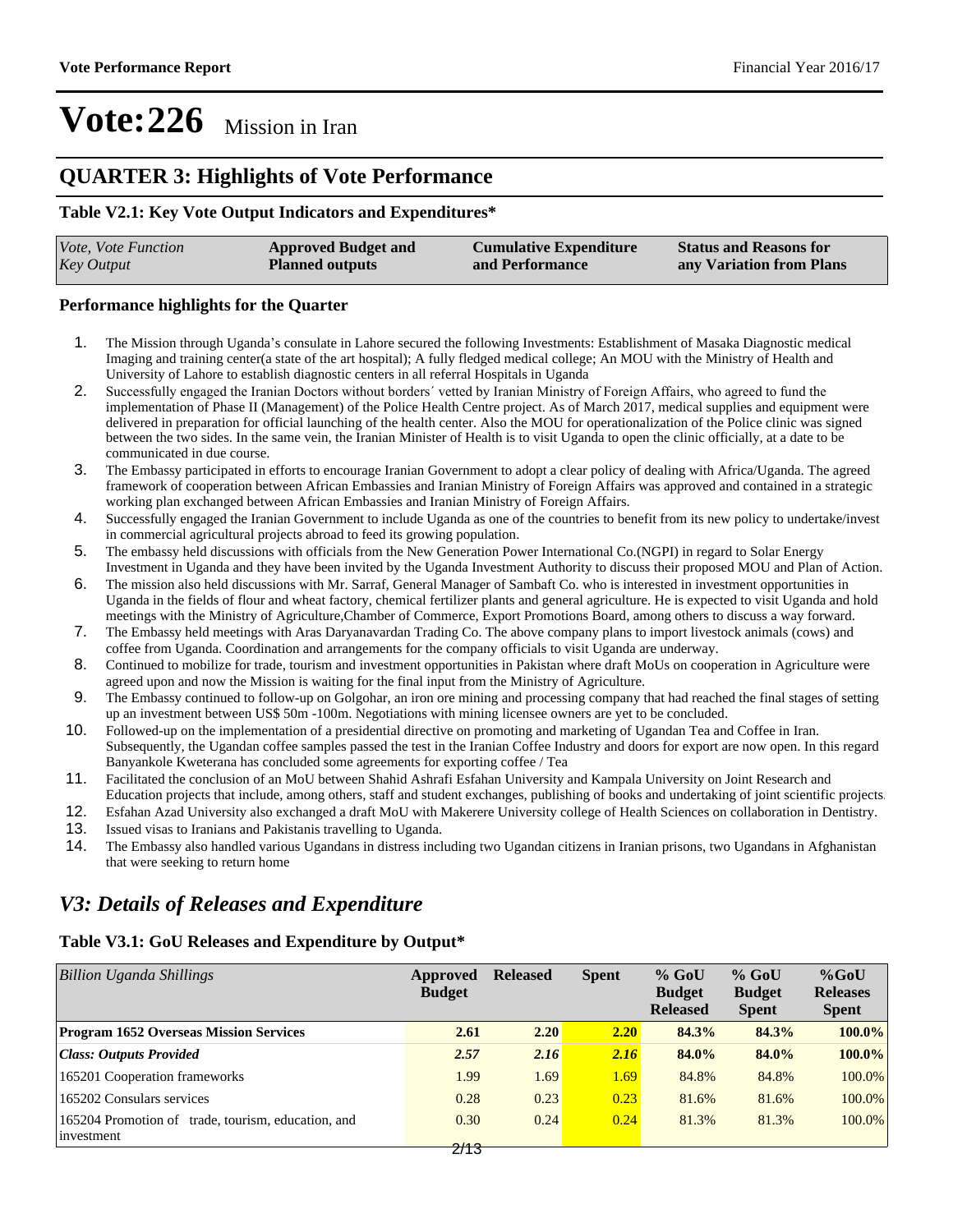## **QUARTER 3: Highlights of Vote Performance**

| <b>Billion Uganda Shillings</b> | Approved<br><b>Budget</b> | <b>Released</b> | <b>Spent</b> | $%$ GoU<br><b>Budget</b><br><b>Released</b> | $%$ GoU<br><b>Budget</b><br><b>Spent</b> | $%$ GoU<br><b>Releases</b><br><b>Spent</b> |
|---------------------------------|---------------------------|-----------------|--------------|---------------------------------------------|------------------------------------------|--------------------------------------------|
| <b>Class: Capital Purchases</b> | 0.04                      | 0.04            | 0.04         | $100.0\%$                                   | $100.0\%$                                | 100.0%                                     |
| 165277 Purchase of machinery    | 0.04                      | 0.04            | 0.04         | 100.0%                                      | 100.0%                                   | 100.0%                                     |
| <b>Total for Vote</b>           | 2.61                      | 2.20            | 2.20         | 84.3%                                       | 84.3%                                    | 100.0%                                     |

### **Table V3.2: 2016/17 GoU Expenditure by Item**

| <b>Billion Uganda Shillings</b>                         | <b>Approved</b><br><b>Budget</b> | <b>Released</b> | <b>Spent</b> | $%$ GoU<br><b>Budget</b><br><b>Released</b> | % GoU<br><b>Budget</b><br><b>Spent</b> | $%$ GoU<br><b>Releases</b><br><b>Spent</b> |
|---------------------------------------------------------|----------------------------------|-----------------|--------------|---------------------------------------------|----------------------------------------|--------------------------------------------|
| <b>Class: Outputs Provided</b>                          | 2.57                             | 2.16            | 2.16         | 84.0%                                       | 84.0%                                  | 100.0%                                     |
| 211103 Allowances                                       | 0.71                             | 0.54            | 0.54         | 75.0%                                       | 75.0%                                  | 100.0%                                     |
| 211105 Missions staff salaries                          | 0.41                             | 0.31            | 0.31         | 75.0%                                       | 75.0%                                  | 100.0%                                     |
| 212201 Social Security Contributions                    | 0.07                             | 0.05            | 0.05         | 75.0%                                       | 75.0%                                  | 100.0%                                     |
| 213001 Medical expenses (To employees)                  | 0.04                             | 0.03            | 0.03         | 75.0%                                       | 75.0%                                  | 100.0%                                     |
| 221007 Books, Periodicals & Newspapers                  | 0.00                             | 0.00            | 0.00         | 75.0%                                       | 75.0%                                  | 100.0%                                     |
| 221009 Welfare and Entertainment                        | 0.02                             | 0.02            | 0.02         | 75.0%                                       | 75.0%                                  | 100.0%                                     |
| 221011 Printing, Stationery, Photocopying and Binding   | 0.01                             | 0.01            | 0.01         | 75.0%                                       | 75.0%                                  | 100.0%                                     |
| 221012 Small Office Equipment                           | 0.00                             | 0.00            | 0.00         | 75.0%                                       | 75.0%                                  | 100.0%                                     |
| 221018 Exchange losses/ gains                           | 0.00                             | 0.00            | 0.00         | 75.0%                                       | 75.0%                                  | 100.0%                                     |
| 222001 Telecommunications                               | 0.02                             | 0.02            | 0.02         | 75.0%                                       | 75.0%                                  | 100.0%                                     |
| 222002 Postage and Courier                              | 0.01                             | 0.01            | 0.01         | 75.0%                                       | 75.0%                                  | 100.0%                                     |
| 222003 Information and communications technology (ICT)  | 0.02                             | 0.01            | 0.01         | 75.0%                                       | 75.0%                                  | 100.0%                                     |
| 223003 Rent - (Produced Assets) to private entities     | 0.93                             | 0.93            | 0.93         | 100.0%                                      | 100.0%                                 | 100.0%                                     |
| 223004 Guard and Security services                      | 0.00                             | 0.00            | 0.00         | 75.0%                                       | 75.0%                                  | 100.0%                                     |
| 223005 Electricity                                      | 0.01                             | 0.01            | 0.01         | 75.0%                                       | 75.0%                                  | 100.0%                                     |
| 223006 Water                                            | 0.00                             | 0.00            | 0.00         | 75.0%                                       | 75.0%                                  | 100.0%                                     |
| 223007 Other Utilities- (fuel, gas, firewood, charcoal) | 0.01                             | 0.00            | 0.00         | 75.0%                                       | 75.0%                                  | 100.0%                                     |
| 224004 Cleaning and Sanitation                          | 0.00                             | 0.00            | 0.00         | 75.0%                                       | 75.0%                                  | 100.0%                                     |
| 224005 Uniforms, Beddings and Protective Gear           | 0.00                             | 0.00            | 0.00         | 75.0%                                       | 75.0%                                  | 100.0%                                     |
| 226001 Insurances                                       | 0.01                             | 0.01            | 0.01         | 75.0%                                       | 75.0%                                  | 100.0%                                     |
| 227001 Travel inland                                    | 0.07                             | 0.05            | 0.05         | 75.0%                                       | 75.0%                                  | 100.0%                                     |
| 227002 Travel abroad                                    | 0.15                             | 0.11            | 0.11         | 75.0%                                       | 75.0%                                  | 100.0%                                     |
| 227003 Carriage, Haulage, Freight and transport hire    | 0.05                             | 0.04            | 0.04         | 75.0%                                       | 75.0%                                  | 100.0%                                     |
| 227004 Fuel, Lubricants and Oils                        | 0.01                             | 0.01            | 0.01         | 75.0%                                       | 75.0%                                  | 100.0%                                     |
| 228002 Maintenance - Vehicles                           | 0.01                             | 0.01            | 0.01         | 75.0%                                       | 75.0%                                  | 100.0%                                     |
| 228003 Maintenance - Machinery, Equipment & Furniture   | 0.01                             | 0.00            | 0.00         | 75.0%                                       | 75.0%                                  | 100.0%                                     |
| <b>Class: Capital Purchases</b>                         | 0.04                             | 0.04            | 0.04         | 100.0%                                      | 100.0%                                 | 100.0%                                     |
| 312202 Machinery and Equipment                          | 0.04                             | 0.04            | 0.04         | 100.0%                                      | 100.0%                                 | 100.0%                                     |
| <b>Total for Vote</b>                                   | 2.61                             | 2.20            | 2.20         | 84.3%                                       | 84.3%                                  | 100.0%                                     |

**Table V3.3: GoU Releases and Expenditure by Project and Programme\***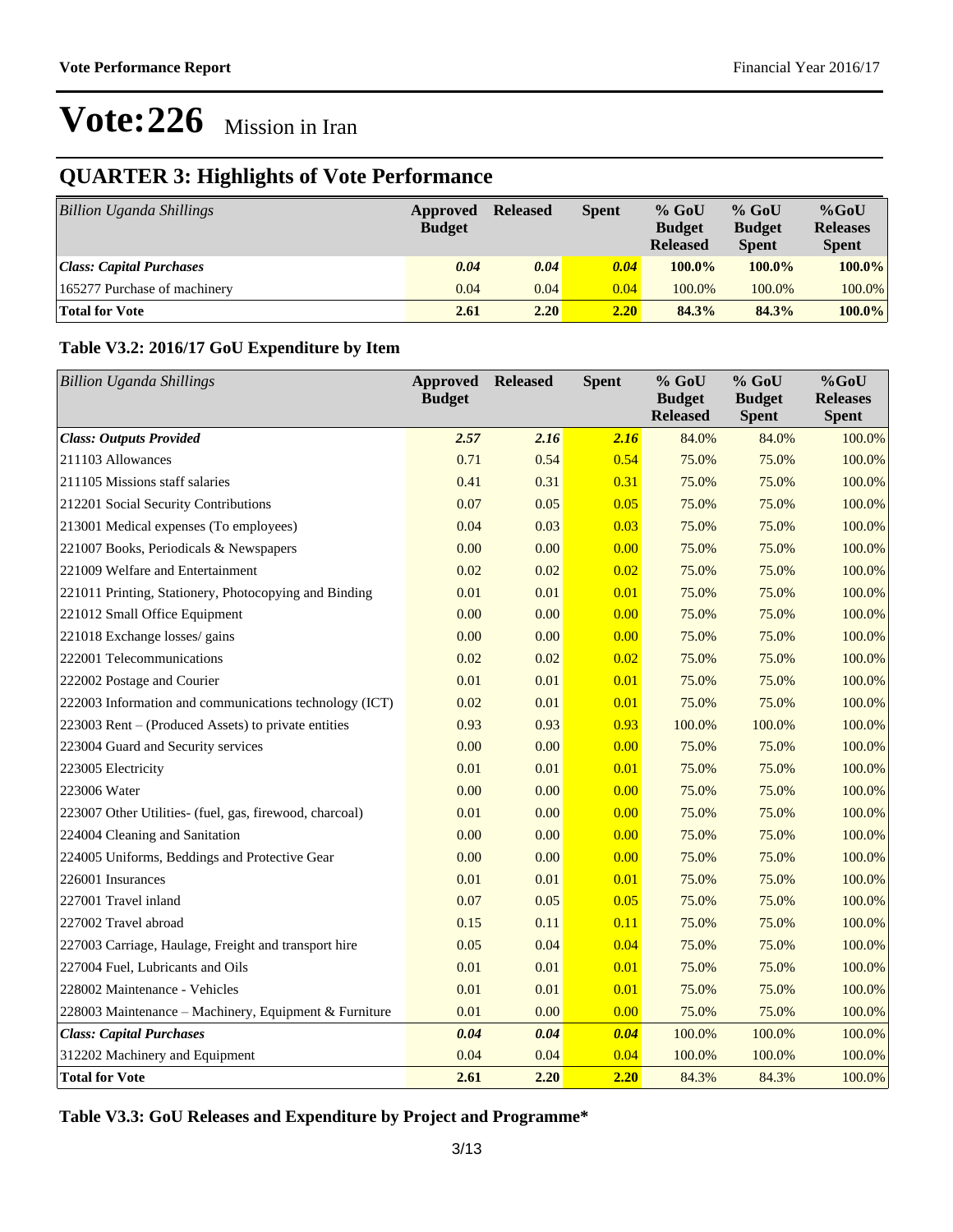## **QUARTER 3: Highlights of Vote Performance**

| Billion Uganda Shillings                      | Approved<br><b>Budget</b> | <b>Released</b> | <b>Spent</b> | $%$ GoU<br><b>Budget</b><br><b>Released</b> | $%$ GoU<br><b>Budget</b><br><b>Spent</b> | $%$ GoU<br><b>Releases</b><br><b>Spent</b> |
|-----------------------------------------------|---------------------------|-----------------|--------------|---------------------------------------------|------------------------------------------|--------------------------------------------|
| <b>Program 1652 Overseas Mission Services</b> | 2.61                      | 2.20            | 2.20         | 84.3%                                       | 84.3%                                    | $100.0\%$                                  |
| <b>Recurrent SubProgrammes</b>                |                           |                 |              |                                             |                                          |                                            |
| 01 Headquarters Tehran                        | 2.57                      | 2.16            | 2.16         | 84.0%                                       | 84.0%                                    | $100.0\%$                                  |
| Development Projects                          |                           |                 |              |                                             |                                          |                                            |
| 0927 Strengthening Mission in Iran            | 0.04                      | 0.04            | 0.04         | 100.0%                                      | 100.0%                                   | $100.0\%$                                  |
| <b>Total for Vote</b>                         | 2.61                      | 2.20            | 2.20         | 84.3%                                       | 84.3%                                    | $100.0\%$                                  |

### **Table V3.4: External Financing Releases and Expenditure by Sub Programme**

| Billion Uganda Shillings | Approved Released |  |                 |              | Spent % Budget % Budget % Releases |
|--------------------------|-------------------|--|-----------------|--------------|------------------------------------|
|                          | <b>Budget</b>     |  | <b>Released</b> | <b>Spent</b> | <b>Spent</b>                       |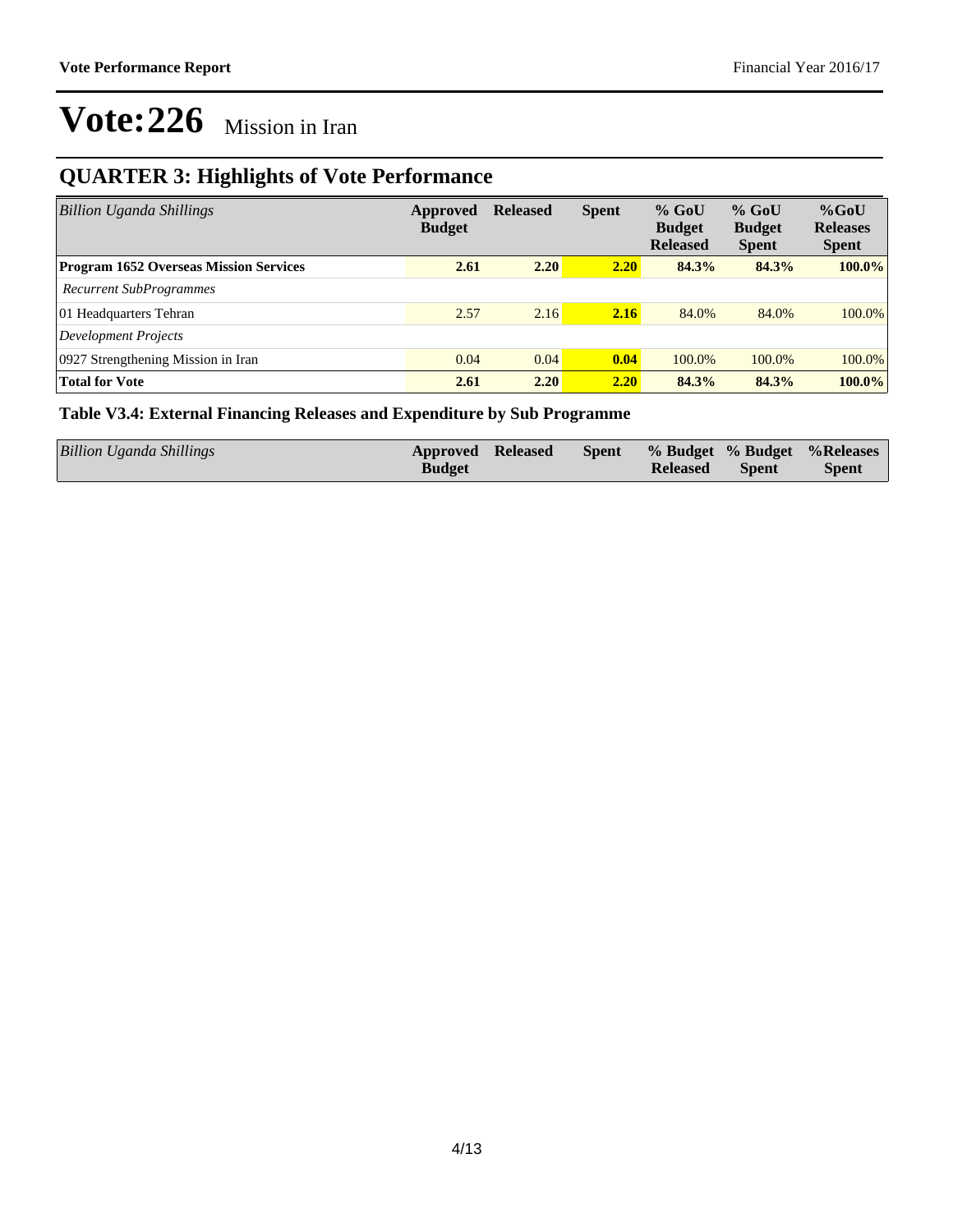Non Wage Recurrent 1,380,870

*AIA* 0

# **Vote:226** Mission in Iran

### **QUARTER 3: Cumulative Outputs and Expenditure by End of Quarter**

| <b>Annual Planned Outputs</b>                                                       | <b>Cumulative Outputs Achieved by</b><br><b>End of Quarter</b>                                                                                                                                                                                                    | <b>Cumulative Expenditures made by</b><br>the End of the Quarter to<br><b>Deliver Cumulative Outputs</b> | <b>UShs</b><br><b>Thousand</b> |
|-------------------------------------------------------------------------------------|-------------------------------------------------------------------------------------------------------------------------------------------------------------------------------------------------------------------------------------------------------------------|----------------------------------------------------------------------------------------------------------|--------------------------------|
| <b>Program: 52 Overseas Mission Services</b>                                        |                                                                                                                                                                                                                                                                   |                                                                                                          |                                |
| <b>Recurrent Programmes</b>                                                         |                                                                                                                                                                                                                                                                   |                                                                                                          |                                |
| <b>Subprogram: 01 Headquarters Tehran</b>                                           |                                                                                                                                                                                                                                                                   |                                                                                                          |                                |
| <b>Outputs Provided</b>                                                             |                                                                                                                                                                                                                                                                   |                                                                                                          |                                |
| <b>Output: 01 Cooperation frameworks</b>                                            |                                                                                                                                                                                                                                                                   |                                                                                                          |                                |
| Present credentials to Azerbaijan, Iraq<br>and Turkmenistan                         | The Embassy participated in efforts to<br>encourage Iranian Government to adopt a                                                                                                                                                                                 | <b>Item</b>                                                                                              | <b>Spent</b>                   |
|                                                                                     | clear policy of dealing with                                                                                                                                                                                                                                      | 211103 Allowances                                                                                        | 423,125                        |
| Improved government image abroad                                                    | Africa/Uganda. The agreed framework of                                                                                                                                                                                                                            | 211105 Missions staff salaries                                                                           | 305,470                        |
| Improved relations on political, social and and Iranian Ministry of Foreign Affairs | cooperation between African Embassies                                                                                                                                                                                                                             | 212201 Social Security Contributions                                                                     | 53,029                         |
| economic matters of mutual interest.                                                | was approved and contained in a strategic<br>working plan exchanged between African                                                                                                                                                                               | 213001 Medical expenses (To employees)<br>221018 Exchange losses/ gains                                  | 26,320<br>329                  |
| Engaging both the Iranian and Ugandan                                               | Embassies and Iranian Ministry of                                                                                                                                                                                                                                 |                                                                                                          |                                |
| Ministry of Foreign Affairs on the<br>holding                                       | Foreign Affairs.                                                                                                                                                                                                                                                  | 223003 Rent – (Produced Assets) to private<br>entities                                                   | 777,791                        |
|                                                                                     | Successfully engaged the Iranian                                                                                                                                                                                                                                  | 227001 Travel inland                                                                                     | 20,447                         |
|                                                                                     | Government to include Uganda as one of<br>the countries to benefit from its new                                                                                                                                                                                   | 227002 Travel abroad                                                                                     | 59,186                         |
|                                                                                     | policy to undertake/invest in commercial<br>agricultural projects abroad to feed its<br>growing population.                                                                                                                                                       | 227003 Carriage, Haulage, Freight and<br>transport hire                                                  | 20,642                         |
|                                                                                     | Coordinated the visit to Pakistan of<br>Uganda Police Force(UPF) delegation led<br>by Deputy Inspector General of Police in<br>July 2016 which boosted cooperation<br>between UPF and Iranian Police with 10<br>scholarship secured in five different<br>arrears. |                                                                                                          |                                |
|                                                                                     | In September 2016, the Embassy also<br>coordinated the visit of a Pakistan<br>delegation to Uganda whose discussions<br>with H.E the vice president resulted into<br>positive evaluation and review of<br>cooperation with Uganda in areas of<br>security         |                                                                                                          |                                |
|                                                                                     | Attended Pakistan Independence Day<br>celebrations and Business Forum to<br>enhance continued cooperation with<br>Uganda in various aspects of mutual<br>interest.                                                                                                |                                                                                                          |                                |
| <b>Reasons for Variation in performance</b>                                         |                                                                                                                                                                                                                                                                   |                                                                                                          |                                |
| No Variation                                                                        |                                                                                                                                                                                                                                                                   |                                                                                                          |                                |
|                                                                                     |                                                                                                                                                                                                                                                                   | <b>Total</b>                                                                                             | 1,686,340                      |
|                                                                                     |                                                                                                                                                                                                                                                                   | Wage Recurrent                                                                                           | 305,470                        |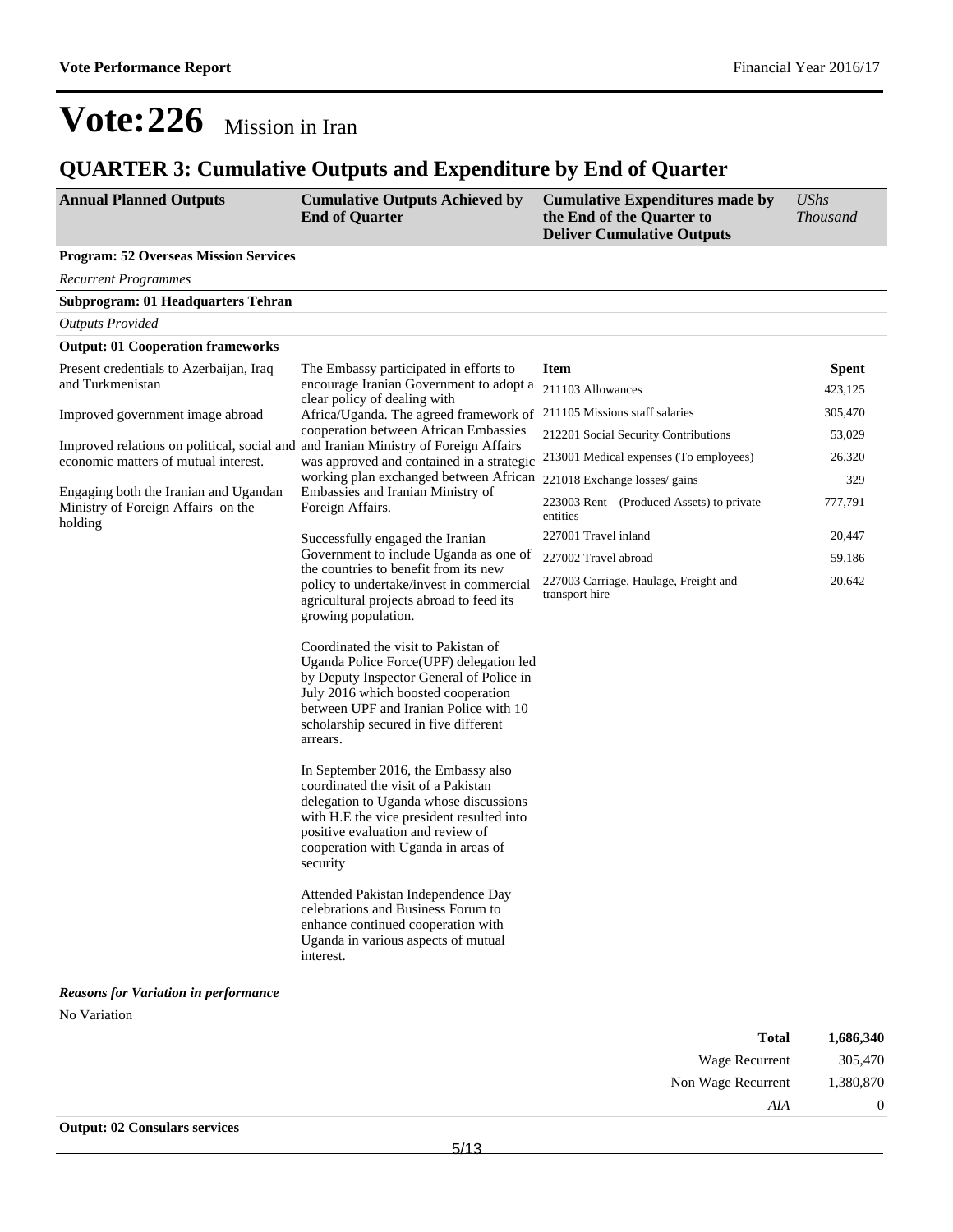## **QUARTER 3: Cumulative Outputs and Expenditure by End of Quarter**

| <b>Annual Planned Outputs</b>                                                                  | <b>Cumulative Outputs Achieved by</b><br><b>End of Quarter</b>                                          | <b>Cumulative Expenditures made by</b><br>the End of the Quarter to<br><b>Deliver Cumulative Outputs</b> | <b>UShs</b><br><b>Thousand</b> |
|------------------------------------------------------------------------------------------------|---------------------------------------------------------------------------------------------------------|----------------------------------------------------------------------------------------------------------|--------------------------------|
| At least 500 tourist visas issued                                                              | Issued visas to Iranians and Pakistanis                                                                 | <b>Item</b>                                                                                              | <b>Spent</b>                   |
| At least 10 ETDs issued                                                                        | travelling to Uganda.                                                                                   | 211103 Allowances                                                                                        | 56,250                         |
| Extending protocol services to all senior<br>government officials in area of<br>accreditation. | The Embassy also handled various<br>Ugandans in distress including two                                  | 221007 Books, Periodicals & Newspapers                                                                   | 731                            |
|                                                                                                |                                                                                                         | 221009 Welfare and Entertainment                                                                         | 8,325                          |
|                                                                                                | Ugandan citizens in Iranian prisons, two<br>Ugandans in Afghanistan that were<br>seeking to return home | 221011 Printing, Stationery, Photocopying and<br><b>Binding</b>                                          | 4,804                          |
|                                                                                                |                                                                                                         | 221012 Small Office Equipment                                                                            | 1,261                          |
|                                                                                                |                                                                                                         | 222001 Telecommunications                                                                                | 11,250                         |
|                                                                                                |                                                                                                         | 222002 Postage and Courier                                                                               | 3,750                          |
|                                                                                                |                                                                                                         | 222003 Information and communications<br>technology (ICT)                                                | 7,500                          |
|                                                                                                |                                                                                                         | 223003 Rent $-$ (Produced Assets) to private<br>entities                                                 | 75,000                         |
|                                                                                                |                                                                                                         | 223004 Guard and Security services                                                                       | 685                            |
|                                                                                                |                                                                                                         | 223005 Electricity                                                                                       | 6,000                          |
|                                                                                                |                                                                                                         | 223006 Water                                                                                             | 1,856                          |
|                                                                                                |                                                                                                         | 223007 Other Utilities- (fuel, gas, firewood,<br>charcoal)                                               | 1,500                          |
|                                                                                                |                                                                                                         | 224004 Cleaning and Sanitation                                                                           | 1,316                          |
|                                                                                                |                                                                                                         | 224005 Uniforms, Beddings and Protective<br>Gear                                                         | 548                            |
|                                                                                                |                                                                                                         | 226001 Insurances                                                                                        | 3,750                          |
|                                                                                                |                                                                                                         | 227001 Travel inland                                                                                     | 7,500                          |
|                                                                                                |                                                                                                         | 227002 Travel abroad                                                                                     | 22,500                         |
|                                                                                                |                                                                                                         | 227003 Carriage, Haulage, Freight and<br>transport hire                                                  | 9,000                          |
|                                                                                                |                                                                                                         | 227004 Fuel, Lubricants and Oils                                                                         | 2,922                          |
|                                                                                                |                                                                                                         | 228002 Maintenance - Vehicles                                                                            | 2,250                          |
|                                                                                                |                                                                                                         | 228003 Maintenance - Machinery, Equipment<br>& Furniture                                                 | 2,651                          |
| <b>Reasons for Variation in performance</b>                                                    |                                                                                                         |                                                                                                          |                                |
| No Variation                                                                                   |                                                                                                         |                                                                                                          |                                |

| 231,350        | <b>Total</b>       |
|----------------|--------------------|
| $\overline{0}$ | Wage Recurrent     |
| 231,350        | Non Wage Recurrent |
| $\overline{0}$ | AIA                |
|                |                    |

**Output: 04 Promotion of trade, tourism, education, and investment**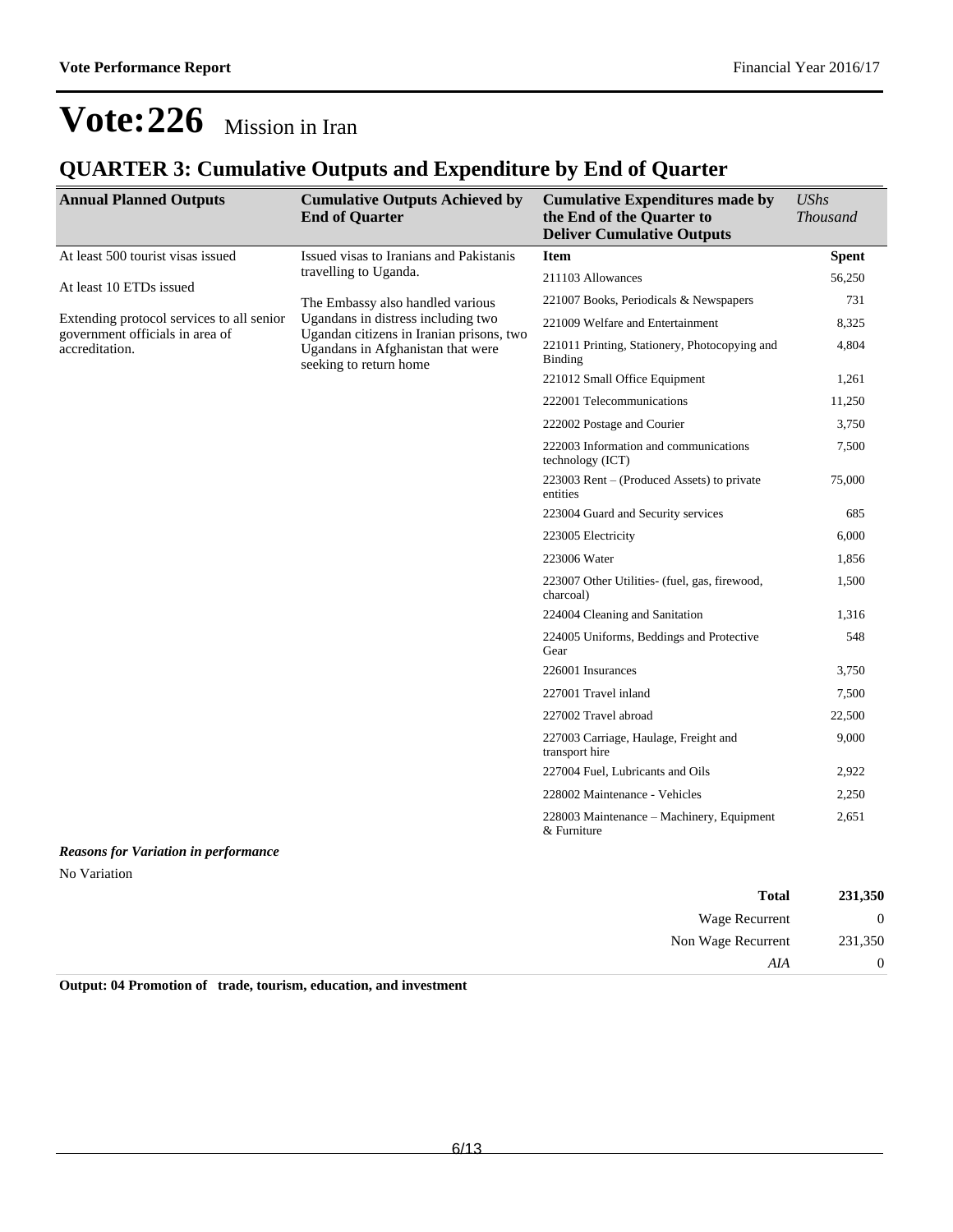## **QUARTER 3: Cumulative Outputs and Expenditure by End of Quarter**

| Attracting Investments to Uganda                                                | The Mission through Uganda's consulate Item<br>in Lahore secured the following                                                                                                                                                                                                                                                                                              |                                                            | <b>Spent</b> |
|---------------------------------------------------------------------------------|-----------------------------------------------------------------------------------------------------------------------------------------------------------------------------------------------------------------------------------------------------------------------------------------------------------------------------------------------------------------------------|------------------------------------------------------------|--------------|
| Implementation of phase III of the Police Investments:                          |                                                                                                                                                                                                                                                                                                                                                                             | 211103 Allowances                                          | 56,250       |
| health centre by Azad University through<br>equipping it and providing medical  | i. Establishment of Masaka Diagnostic<br>medical Imaging and training center; a                                                                                                                                                                                                                                                                                             | 221007 Books, Periodicals & Newspapers                     | 750          |
| supplies                                                                        | state of the art hospital                                                                                                                                                                                                                                                                                                                                                   | 221009 Welfare and Entertainment                           | 7,500        |
| Full utilization of the 4500 h.a Katonga                                        | ii. A fully fledged medical college<br>iii. An MOU with the Ministry of Health<br>diagnostic centers in all referral Hospitals                                                                                                                                                                                                                                              | 221011 Printing, Stationery, Photocopying and<br>Binding   | 3,750        |
| land for agricultural commercial purposes and University of Lahore to establish |                                                                                                                                                                                                                                                                                                                                                                             | 222001 Telecommunications                                  | 6,516        |
| 500 touri                                                                       | in Uganda                                                                                                                                                                                                                                                                                                                                                                   | 222002 Postage and Courier                                 | 4,475        |
|                                                                                 | Successfully engaged the Iranian Doctors<br>without borders' vetted by Iranian<br>Ministry of Foreign Affairs, who agreed                                                                                                                                                                                                                                                   | 222003 Information and communications<br>technology (ICT)  | 6,976        |
|                                                                                 |                                                                                                                                                                                                                                                                                                                                                                             | 223003 Rent – (Produced Assets) to private<br>entities     | 75,000       |
|                                                                                 | to fund the implementation of Phase II                                                                                                                                                                                                                                                                                                                                      | 223005 Electricity                                         | 3,870        |
|                                                                                 | (Management) of the Police Health<br>Centre project. As of March 2017,                                                                                                                                                                                                                                                                                                      | 223006 Water                                               | 1,500        |
|                                                                                 | medical supplies and equipment were<br>delivered in preparation for official                                                                                                                                                                                                                                                                                                | 223007 Other Utilities- (fuel, gas, firewood,<br>charcoal) | 2,448        |
|                                                                                 | launching of the health center. Also the                                                                                                                                                                                                                                                                                                                                    | 226001 Insurances                                          | 3,104        |
|                                                                                 | MOU for operationalization of the Police<br>clinic was signed between the two sides.                                                                                                                                                                                                                                                                                        | 227001 Travel inland                                       | 22,500       |
|                                                                                 | In the same vein, the Iranian Minister of                                                                                                                                                                                                                                                                                                                                   | 227002 Travel abroad                                       | 30,000       |
|                                                                                 | Health is to visit Uganda to open the<br>clinic officially, at a date to be                                                                                                                                                                                                                                                                                                 | 227003 Carriage, Haulage, Freight and                      | 6,000        |
|                                                                                 | communicated in due course.                                                                                                                                                                                                                                                                                                                                                 | transport hire<br>227004 Fuel, Lubricants and Oils         | 3,000        |
|                                                                                 | Continued to mobilize for trade, tourism                                                                                                                                                                                                                                                                                                                                    | 228002 Maintenance - Vehicles                              | 4,330        |
|                                                                                 | and investment opportunities in Pakistan<br>where draft MoUs on cooperation in<br>Agriculture were agreed upon and now<br>the Mission is waiting for the final input<br>from the Ministry of Agriculture.                                                                                                                                                                   | 228003 Maintenance – Machinery, Equipment<br>& Furniture   | 2,250        |
|                                                                                 | The Embassy continued to follow-up on<br>Golgohar, an iron ore mining and<br>processing company that had reached the<br>final stages of setting up an investment<br>between US\$ 50m -100m. Negotiations<br>with mining licensee owners are yet to be<br>concluded.                                                                                                         |                                                            |              |
|                                                                                 | Followed-up on the implementation of a<br>presidential directive on promoting and<br>marketing of Ugandan Tea and Coffee in<br>Iran. Subsequently, the Ugandan coffee<br>samples passed the test in the Iranian<br>Coffee Industry and doors for export are<br>now open. In this regard Banyankole<br>Kweterana has concluded some<br>agreements for exporting coffee / Tea |                                                            |              |
|                                                                                 | Facilitated a MoU between Shahid<br>Ashrafi Esfahan University and Kampala<br>University on Joint Research and<br>Education projects that include, among<br>others, staff and student exchanges,<br>publishing of books and undertaking of<br>joint scientific projects.                                                                                                    |                                                            |              |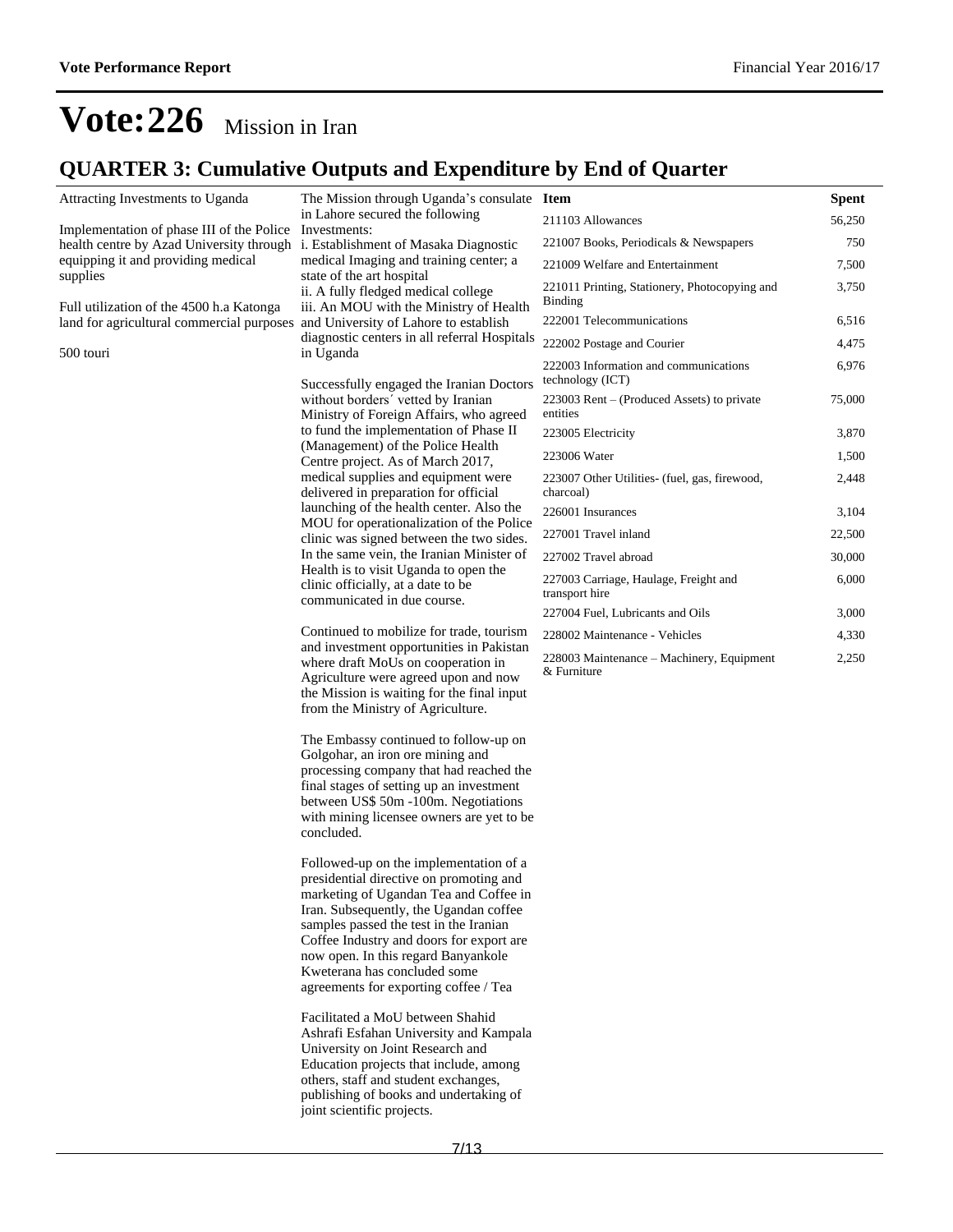## **QUARTER 3: Cumulative Outputs and Expenditure by End of Quarter**

| <b>Annual Planned Outputs</b>               | <b>Cumulative Outputs Achieved by</b><br><b>End of Quarter</b> | <b>Cumulative Expenditures made by</b><br>the End of the Quarter to<br><b>Deliver Cumulative Outputs</b> | <b>UShs</b><br>Thousand |
|---------------------------------------------|----------------------------------------------------------------|----------------------------------------------------------------------------------------------------------|-------------------------|
| <b>Reasons for Variation in performance</b> |                                                                |                                                                                                          |                         |
| No Variation                                |                                                                |                                                                                                          |                         |
|                                             |                                                                | <b>Total</b>                                                                                             | 240,220                 |
|                                             |                                                                | Wage Recurrent                                                                                           | $\mathbf{0}$            |
|                                             |                                                                | Non Wage Recurrent                                                                                       | 240,220                 |
|                                             |                                                                | AIA                                                                                                      | $\boldsymbol{0}$        |
|                                             |                                                                | <b>Total For SubProgramme</b>                                                                            | 2,157,909               |
|                                             |                                                                | Wage Recurrent                                                                                           | 305,470                 |
|                                             |                                                                | Non Wage Recurrent                                                                                       | 1,852,439               |
|                                             |                                                                | AIA                                                                                                      | $\boldsymbol{0}$        |
| <b>Development Projects</b>                 |                                                                |                                                                                                          |                         |
| Project: 0927 Strengthening Mission in Iran |                                                                |                                                                                                          |                         |
| <b>Capital Purchases</b>                    |                                                                |                                                                                                          |                         |
| <b>Output: 77 Purchase of machinery</b>     |                                                                |                                                                                                          |                         |
| Machinery and equipment procured            | Machinery and equipment procured                               | <b>Item</b>                                                                                              | <b>Spent</b>            |
|                                             |                                                                | 312202 Machinery and Equipment                                                                           | 42,851                  |
| <b>Reasons for Variation in performance</b> |                                                                |                                                                                                          |                         |
| No Variations                               |                                                                |                                                                                                          |                         |
|                                             |                                                                | <b>Total</b>                                                                                             | 42,851                  |
|                                             |                                                                | GoU Development                                                                                          | 42,851                  |
|                                             |                                                                | <b>External Financing</b>                                                                                | $\boldsymbol{0}$        |
|                                             |                                                                | <b>AIA</b>                                                                                               | $\boldsymbol{0}$        |
|                                             |                                                                | <b>Total For SubProgramme</b>                                                                            | 42,851                  |
|                                             |                                                                | GoU Development                                                                                          | 42,851                  |
|                                             |                                                                | <b>External Financing</b>                                                                                | $\boldsymbol{0}$        |
|                                             |                                                                | AIA                                                                                                      | $\boldsymbol{0}$        |
|                                             |                                                                | <b>GRAND TOTAL</b>                                                                                       | 2,200,760               |
|                                             |                                                                | Wage Recurrent                                                                                           | 305,470                 |
|                                             |                                                                | Non Wage Recurrent                                                                                       | 1,852,439               |
|                                             |                                                                | <b>GoU</b> Development                                                                                   | 42,851                  |
|                                             |                                                                | <b>External Financing</b>                                                                                | $\boldsymbol{0}$        |
|                                             |                                                                | AIA                                                                                                      | $\boldsymbol{0}$        |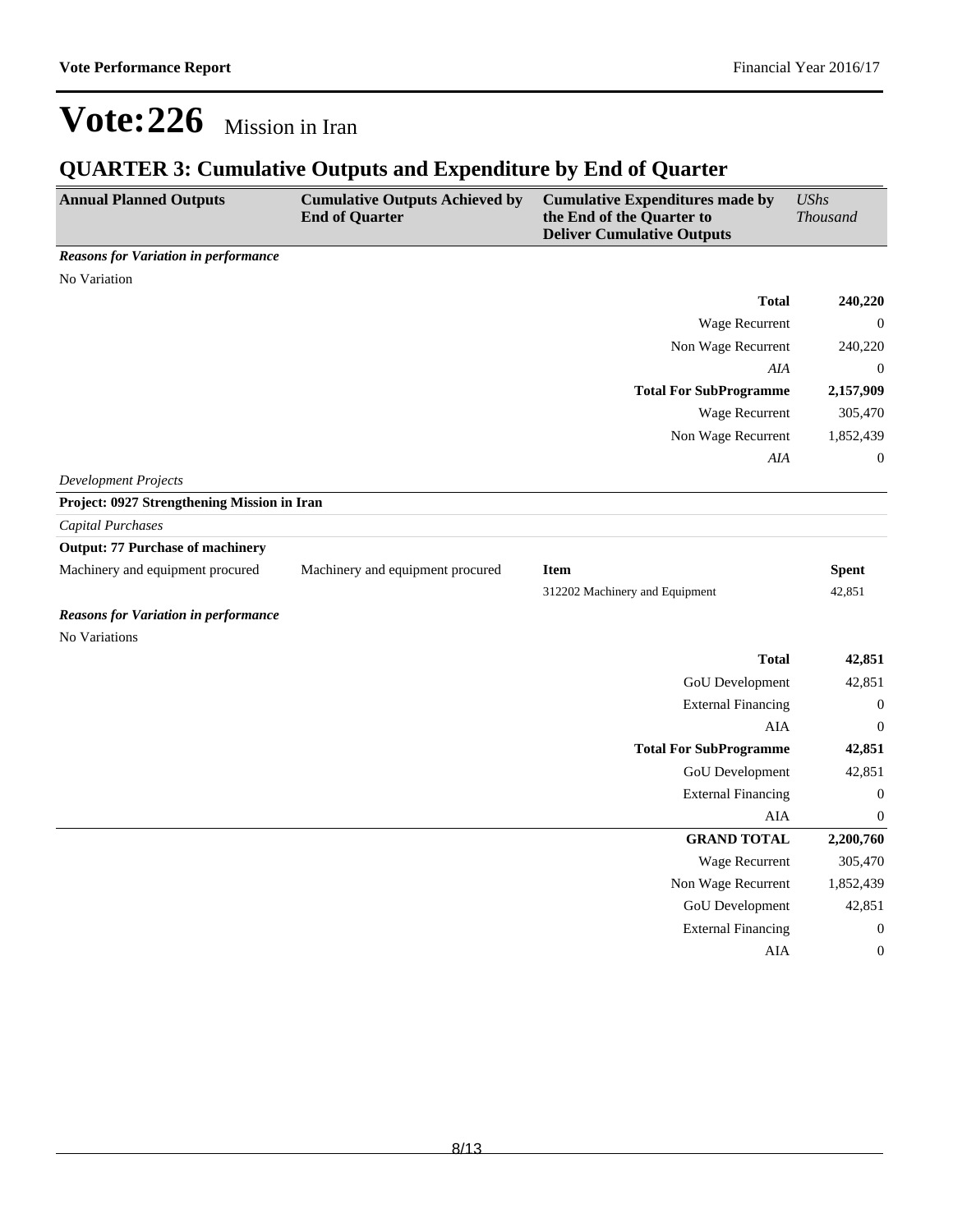## **QUARTER 3: Outputs and Expenditure in Quarter**

| <b>Outputs Planned in Quarter</b>                                                      | <b>Actual Outputs Achieved in</b><br><b>Ouarter</b>                                                                                                                                            | <b>Expenditures incurred in the</b><br><b>Quarter to deliver outputs</b> | UShs<br><i>Thousand</i> |
|----------------------------------------------------------------------------------------|------------------------------------------------------------------------------------------------------------------------------------------------------------------------------------------------|--------------------------------------------------------------------------|-------------------------|
| <b>Program: 52 Overseas Mission Services</b>                                           |                                                                                                                                                                                                |                                                                          |                         |
| <b>Recurrent Programmes</b>                                                            |                                                                                                                                                                                                |                                                                          |                         |
| <b>Subprogram: 01 Headquarters Tehran</b>                                              |                                                                                                                                                                                                |                                                                          |                         |
| <b>Outputs Provided</b>                                                                |                                                                                                                                                                                                |                                                                          |                         |
| <b>Output: 01 Cooperation frameworks</b>                                               |                                                                                                                                                                                                |                                                                          |                         |
| Present credentials to Azerbaijan, Iraq and The Embassy participated in efforts to     |                                                                                                                                                                                                | <b>Item</b>                                                              | <b>Spent</b>            |
| Turkmenistan                                                                           | encourage Iranian Government to adopt a<br>clear policy of dealing with                                                                                                                        | 211103 Allowances                                                        | 423,125                 |
| Improved government image abroad                                                       | Africa/Uganda. The agreed framework of                                                                                                                                                         | 211105 Missions staff salaries                                           | 305,470                 |
|                                                                                        | cooperation between African Embassies                                                                                                                                                          | 212201 Social Security Contributions                                     | 53,029                  |
| Improved relations on political, social and<br>economic matters of mutual interest.    | and Iranian Ministry of Foreign Affairs<br>was approved and contained in a strategic                                                                                                           | 213001 Medical expenses (To employees)                                   | 26,320                  |
|                                                                                        | working plan exchanged between African                                                                                                                                                         | 221018 Exchange losses/ gains                                            | 329                     |
| Engaging both the Iranian and Ugandan<br>Ministry of Foreign Affairs on the<br>holding | Embassies and Iranian Ministry of Foreign<br>Affairs.                                                                                                                                          | 223003 Rent - (Produced Assets) to private<br>entities                   | 777,791                 |
|                                                                                        | Successfully engaged the Iranian                                                                                                                                                               | 227001 Travel inland                                                     | 20,447                  |
|                                                                                        | Government to include Uganda as one of<br>the countries to benefit from its new<br>policy to undertake/invest in commercial<br>agricultural projects abroad to feed its<br>growing population. | 227002 Travel abroad                                                     | 59,186                  |
|                                                                                        |                                                                                                                                                                                                | 227003 Carriage, Haulage, Freight and<br>transport hire                  | 20,642                  |

#### *Reasons for Variation in performance*

No Variation

| 1,686,340      | <b>Total</b>       |
|----------------|--------------------|
| 305,470        | Wage Recurrent     |
| 1,380,870      | Non Wage Recurrent |
| $\overline{0}$ | AIA                |

**Output: 02 Consulars services**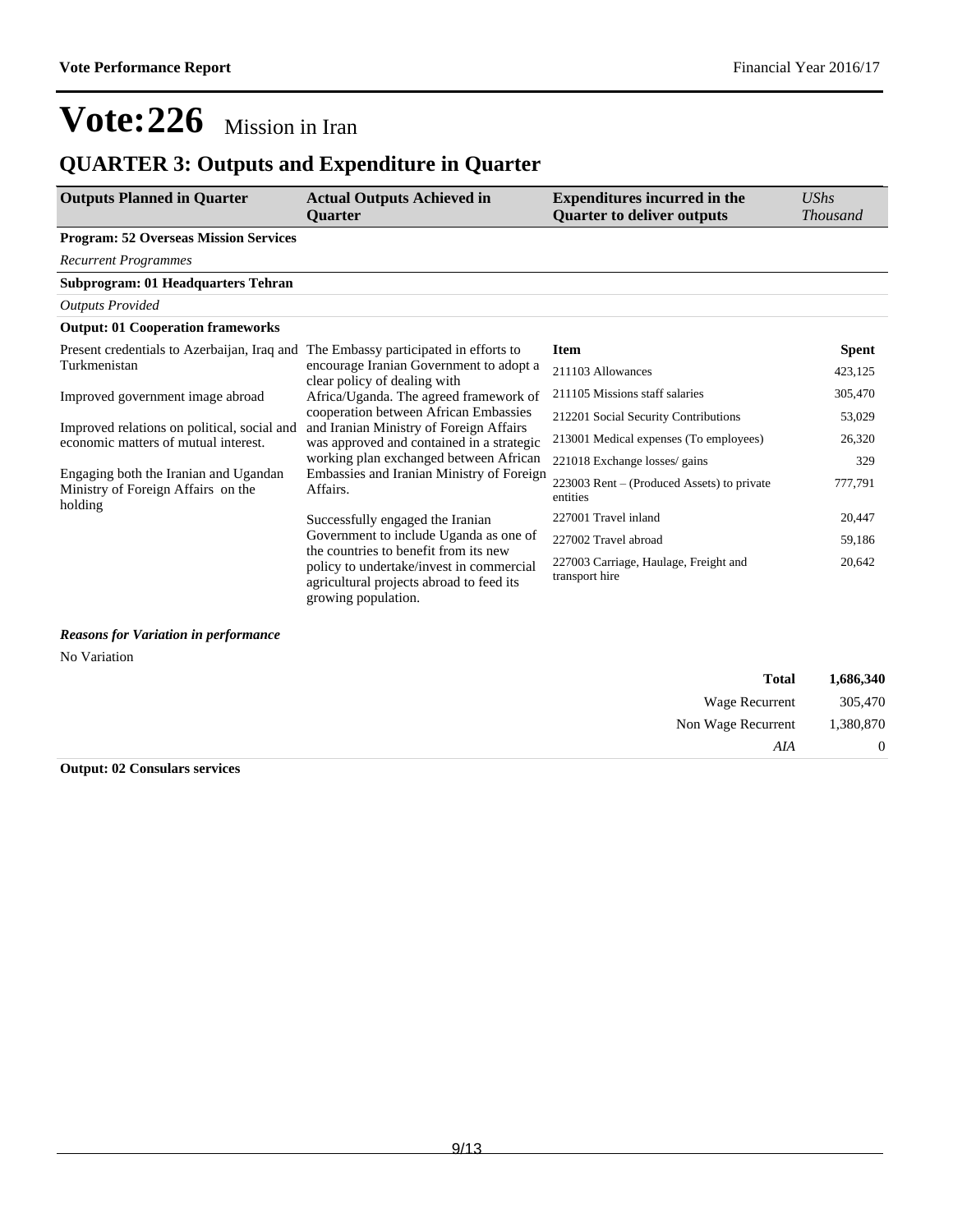## **QUARTER 3: Outputs and Expenditure in Quarter**

| <b>Outputs Planned in Quarter</b>                 | <b>Actual Outputs Achieved in</b><br><b>Quarter</b>                                                                                           | <b>Expenditures incurred in the</b><br><b>Quarter to deliver outputs</b> | <b>UShs</b><br><b>Thousand</b> |
|---------------------------------------------------|-----------------------------------------------------------------------------------------------------------------------------------------------|--------------------------------------------------------------------------|--------------------------------|
| At least 500 tourist visas issued                 | Issued visas to Iranians and Pakistanis                                                                                                       | <b>Item</b>                                                              | <b>Spent</b>                   |
| At least 10 ETDs issued                           | travelling to Uganda.                                                                                                                         | 211103 Allowances                                                        | 56,250                         |
|                                                   | The Embassy also handled various                                                                                                              | 221007 Books, Periodicals & Newspapers                                   | 731                            |
| Extending protocol services to all senior         | Ugandans in distress including two<br>Ugandan citizens in Iranian prisons, two<br>Ugandans in Afghanistan that were<br>seeking to return home | 221009 Welfare and Entertainment                                         | 8,325                          |
| government officials in area of<br>accreditation. |                                                                                                                                               | 221011 Printing, Stationery, Photocopying and<br><b>Binding</b>          | 4,804                          |
|                                                   |                                                                                                                                               | 221012 Small Office Equipment                                            | 1,261                          |
|                                                   |                                                                                                                                               | 222001 Telecommunications                                                | 11,250                         |
|                                                   |                                                                                                                                               | 222002 Postage and Courier                                               | 3,750                          |
|                                                   |                                                                                                                                               | 222003 Information and communications<br>technology (ICT)                | 7,500                          |
|                                                   |                                                                                                                                               | $223003$ Rent – (Produced Assets) to private<br>entities                 | 75,000                         |
|                                                   |                                                                                                                                               | 223004 Guard and Security services                                       | 685                            |
|                                                   |                                                                                                                                               | 223005 Electricity                                                       | 6,000                          |
|                                                   |                                                                                                                                               | 223006 Water                                                             | 1,856                          |
|                                                   |                                                                                                                                               | 223007 Other Utilities- (fuel, gas, firewood,<br>charcoal)               | 1,500                          |
|                                                   |                                                                                                                                               | 224004 Cleaning and Sanitation                                           | 1,316                          |
|                                                   |                                                                                                                                               | 224005 Uniforms, Beddings and Protective<br>Gear                         | 548                            |
|                                                   |                                                                                                                                               | 226001 Insurances                                                        | 3,750                          |
|                                                   |                                                                                                                                               | 227001 Travel inland                                                     | 7,500                          |
|                                                   |                                                                                                                                               | 227002 Travel abroad                                                     | 22,500                         |
|                                                   |                                                                                                                                               | 227003 Carriage, Haulage, Freight and<br>transport hire                  | 9,000                          |
|                                                   |                                                                                                                                               | 227004 Fuel, Lubricants and Oils                                         | 2,922                          |
|                                                   |                                                                                                                                               | 228002 Maintenance - Vehicles                                            | 2,250                          |
|                                                   |                                                                                                                                               | 228003 Maintenance – Machinery, Equipment<br>& Furniture                 | 2,651                          |

### *Reasons for Variation in performance*

No Variation

| 231,350        | <b>Total</b>       |
|----------------|--------------------|
| $\overline{0}$ | Wage Recurrent     |
| 231,350        | Non Wage Recurrent |
| $\overline{0}$ | AIA                |

**Output: 04 Promotion of trade, tourism, education, and investment**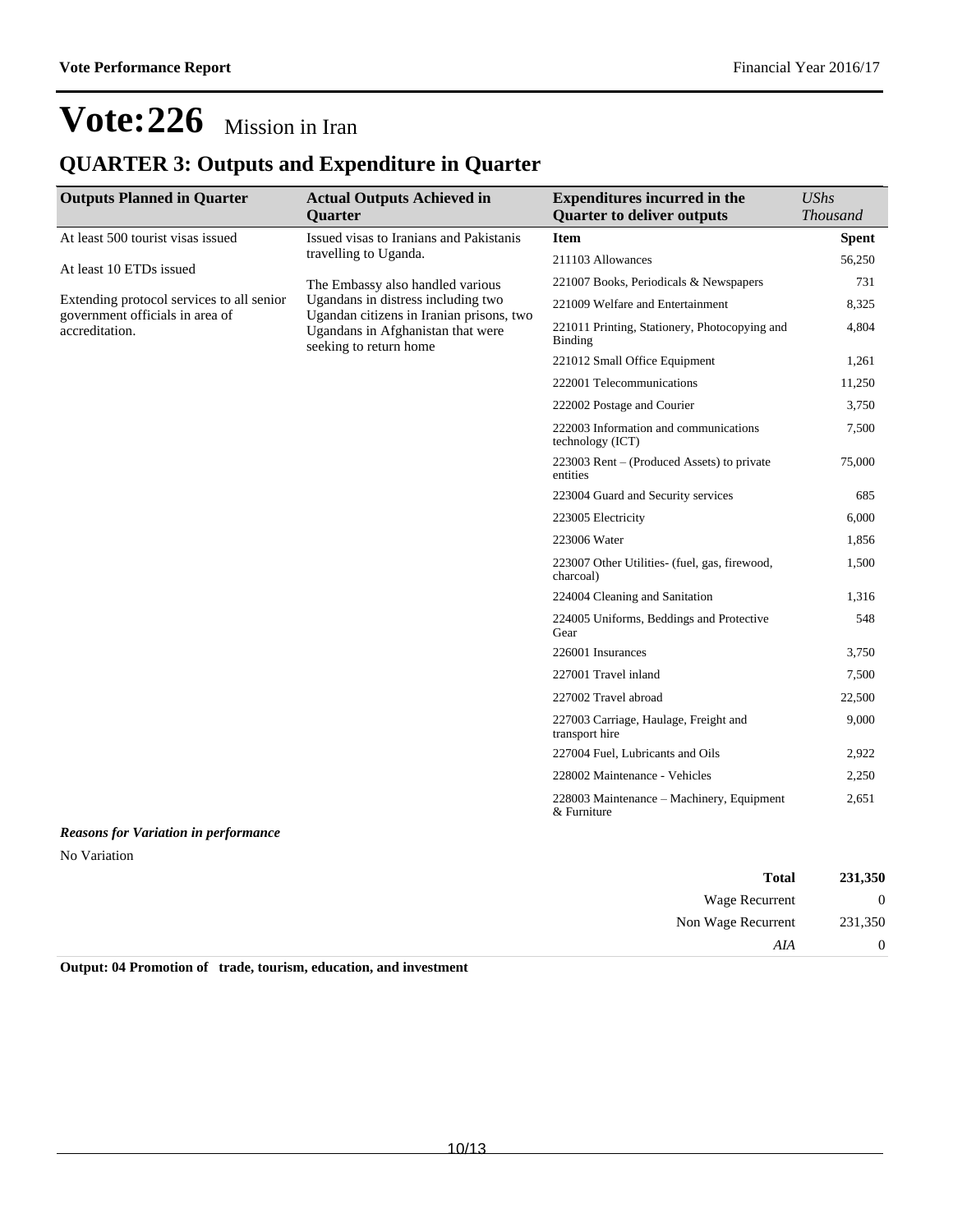## **QUARTER 3: Outputs and Expenditure in Quarter**

| <b>Outputs Planned in Quarter</b>                                                                                                       | <b>Actual Outputs Achieved in</b><br><b>Quarter</b>                                                                                                                                                                                                      | <b>Expenditures incurred in the</b><br><b>Quarter to deliver outputs</b> | <b>UShs</b><br><b>Thousand</b> |
|-----------------------------------------------------------------------------------------------------------------------------------------|----------------------------------------------------------------------------------------------------------------------------------------------------------------------------------------------------------------------------------------------------------|--------------------------------------------------------------------------|--------------------------------|
| Attracting Investments to Uganda                                                                                                        | The Mission through Uganda's consulate                                                                                                                                                                                                                   | <b>Item</b>                                                              | <b>Spent</b>                   |
| Implementation of phase III of the Police<br>health centre by Azad University through<br>equipping it and providing medical<br>supplies | in Lahore secured the following<br>Investments:<br>i. Establishment of Masaka Diagnostic<br>medical Imaging and training center; a<br>state of the art hospital<br>ii. A fully fledged medical college<br>iii. An MOU with the Ministry of Health        | 211103 Allowances                                                        | 56,250                         |
|                                                                                                                                         |                                                                                                                                                                                                                                                          | 221007 Books, Periodicals & Newspapers                                   | 750                            |
|                                                                                                                                         |                                                                                                                                                                                                                                                          | 221009 Welfare and Entertainment                                         | 7,500                          |
| Full utilization of the 4500 h.a Katonga                                                                                                |                                                                                                                                                                                                                                                          | 221011 Printing, Stationery, Photocopying and<br><b>Binding</b>          | 3,750                          |
| land for agricultural commercial purposes                                                                                               | and University of Lahore to establish                                                                                                                                                                                                                    | 222001 Telecommunications                                                | 6,516                          |
| 500 touri                                                                                                                               | diagnostic centers in all referral Hospitals<br>in Uganda                                                                                                                                                                                                | 222002 Postage and Courier                                               | 4,475                          |
|                                                                                                                                         | The embassy held discussions with                                                                                                                                                                                                                        | 222003 Information and communications<br>technology (ICT)                | 6,976                          |
|                                                                                                                                         | officials from the New Generation Power<br>International Co. (NGPI) in regard to Solar                                                                                                                                                                   | $223003$ Rent – (Produced Assets) to private<br>entities                 | 75,000                         |
|                                                                                                                                         | Energy Investment in Uganda and they                                                                                                                                                                                                                     | 223005 Electricity                                                       | 3,870                          |
|                                                                                                                                         | have been invited by the Uganda<br>Investment Authority to discuss their                                                                                                                                                                                 | 223006 Water                                                             | 1,500                          |
|                                                                                                                                         | proposed MOU and Plan of Action.                                                                                                                                                                                                                         | 223007 Other Utilities- (fuel, gas, firewood,<br>charcoal)               | 2,448                          |
|                                                                                                                                         | The mission also held discussions with                                                                                                                                                                                                                   | 226001 Insurances                                                        | 3,104                          |
|                                                                                                                                         | Mr. Sarraf, General Manager of Sambaft<br>Co. who is interested in investment<br>opportunities in Uganda in the fields of<br>flour and wheat factory, chemical fertilizer<br>plants and general agriculture. He is                                       | 227001 Travel inland                                                     | 22,500                         |
|                                                                                                                                         |                                                                                                                                                                                                                                                          | 227002 Travel abroad                                                     | 30,000                         |
|                                                                                                                                         |                                                                                                                                                                                                                                                          | 227003 Carriage, Haulage, Freight and<br>transport hire                  | 6,000                          |
|                                                                                                                                         | expected to visit Uganda and hold<br>meetings with the Ministry of                                                                                                                                                                                       | 227004 Fuel, Lubricants and Oils                                         | 3,000                          |
|                                                                                                                                         | Agriculture, Chamber of Commerce,<br>Export Promotions Board, among others<br>to discuss a way forward.                                                                                                                                                  | 228002 Maintenance - Vehicles                                            | 4,330                          |
|                                                                                                                                         |                                                                                                                                                                                                                                                          | 228003 Maintenance - Machinery, Equipment<br>& Furniture                 | 2,250                          |
|                                                                                                                                         | The Embassy held meetings with Aras<br>Daryanavardan Trading Co. The above<br>company plans to import livestock animals<br>(cows) and coffee from Uganda.<br>Coordination and arrangements for the<br>company officials to visit Uganda are<br>underway. |                                                                          |                                |

*Reasons for Variation in performance* No Variation

| Total                         | 240,220   |
|-------------------------------|-----------|
| <b>Wage Recurrent</b>         | $\theta$  |
| Non Wage Recurrent            | 240,220   |
| AIA                           | $\theta$  |
|                               |           |
| <b>Total For SubProgramme</b> | 2,157,910 |
| <b>Wage Recurrent</b>         | 305,470   |
| Non Wage Recurrent            | 1,852,439 |

*Development Projects*

**Project: 0927 Strengthening Mission in Iran**

*Capital Purchases*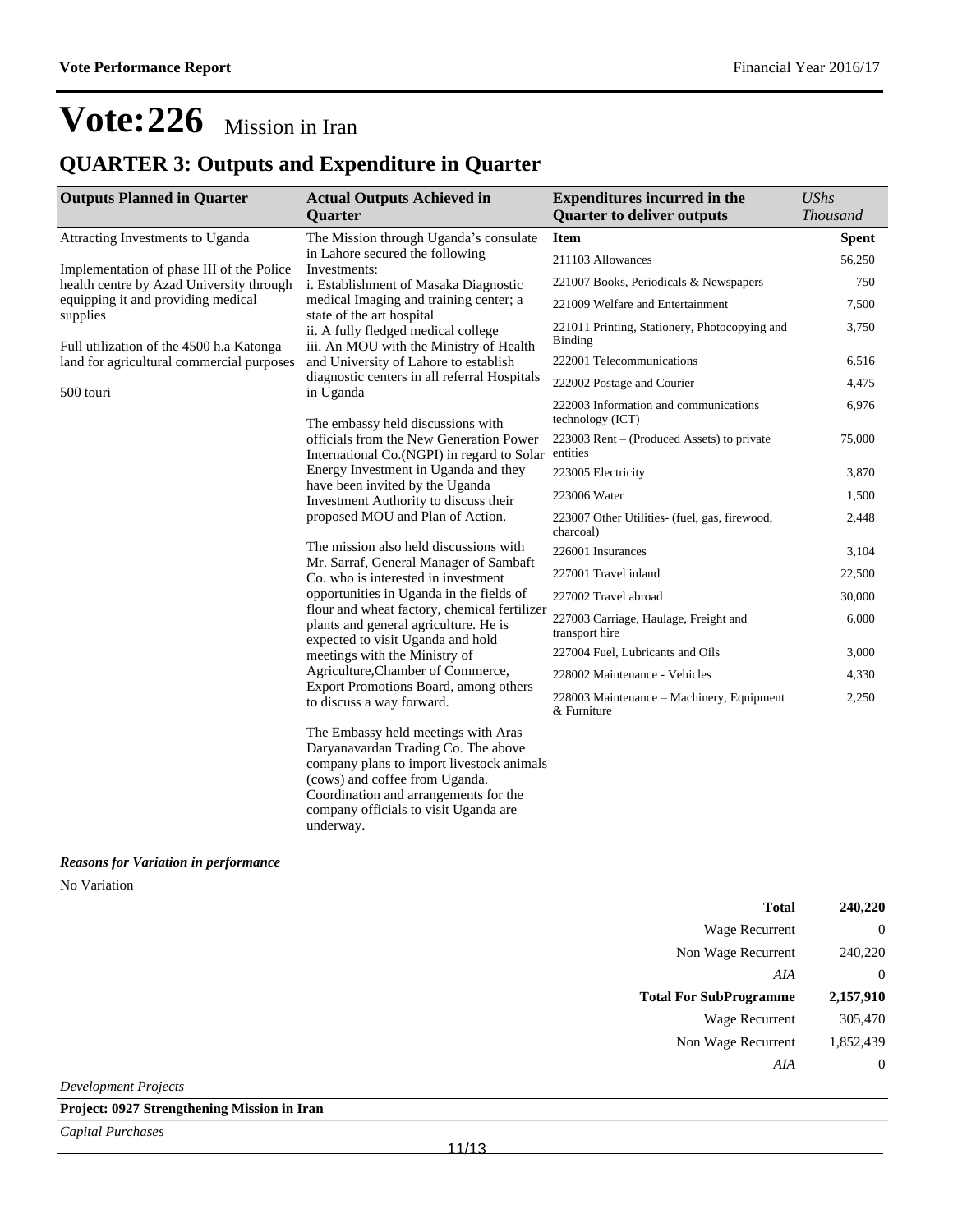## **QUARTER 3: Outputs and Expenditure in Quarter**

| <b>Outputs Planned in Quarter</b>           | <b>Actual Outputs Achieved in</b><br>Quarter | <b>Expenditures incurred in the</b><br><b>Quarter to deliver outputs</b> | <b>UShs</b><br><b>Thousand</b> |
|---------------------------------------------|----------------------------------------------|--------------------------------------------------------------------------|--------------------------------|
| <b>Output: 77 Purchase of machinery</b>     |                                              |                                                                          |                                |
| Machinery and equipment procured            | Machinery and equipment procured             | <b>Item</b>                                                              | <b>Spent</b>                   |
|                                             |                                              | 312202 Machinery and Equipment                                           | 42,851                         |
| <b>Reasons for Variation in performance</b> |                                              |                                                                          |                                |
| No Variations                               |                                              |                                                                          |                                |
|                                             |                                              | <b>Total</b>                                                             | 42,851                         |
|                                             |                                              | GoU Development                                                          | 42,851                         |
|                                             |                                              | <b>External Financing</b>                                                | $\mathbf{0}$                   |
|                                             |                                              | <b>AIA</b>                                                               | $\mathbf{0}$                   |
|                                             |                                              | <b>Total For SubProgramme</b>                                            | 42,851                         |
|                                             |                                              | GoU Development                                                          | 42,851                         |
|                                             |                                              | <b>External Financing</b>                                                | 0                              |
|                                             |                                              | AIA                                                                      | $\mathbf{0}$                   |
|                                             |                                              | <b>GRAND TOTAL</b>                                                       | 2,200,761                      |
|                                             |                                              | Wage Recurrent                                                           | 305,470                        |
|                                             |                                              | Non Wage Recurrent                                                       | 1,852,439                      |
|                                             |                                              | GoU Development                                                          | 42,851                         |
|                                             |                                              | <b>External Financing</b>                                                | $\boldsymbol{0}$               |
|                                             |                                              | AIA                                                                      | $\boldsymbol{0}$               |